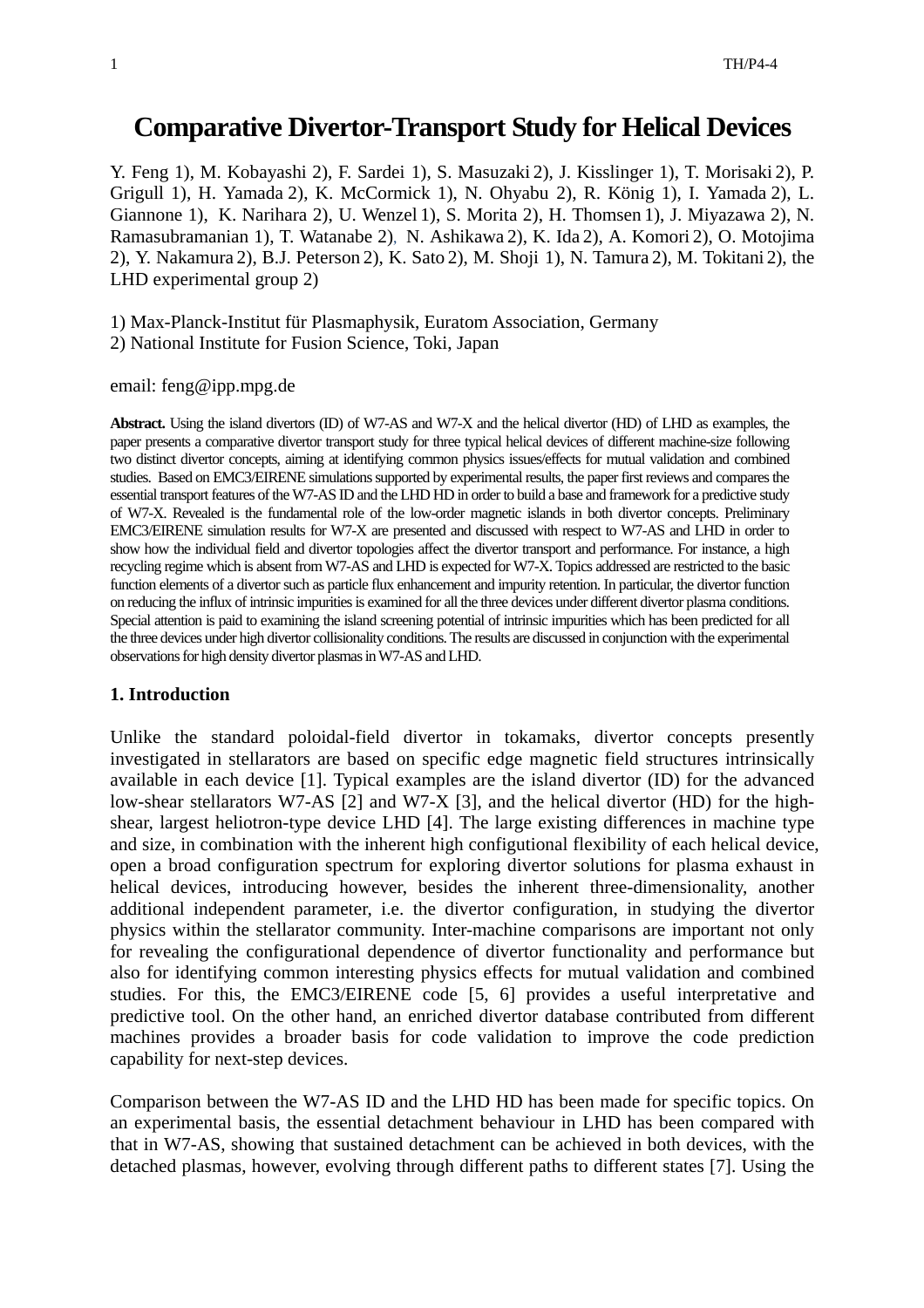W7-AS ID as reference, the momentum transport in the HD of LHD has been studied using the EMC3/EIRENE code in comparison with experimental results [8], concluding that the suppression of a high recycling regime in LHD is due to a geometric momentum loss process similar to that claimed for W7-AS [9]. This finding has triggered detailed studies to find the common geometric elements governing the SOL transport in both devices, having identified the fundamental role of the low-order islands in both divertor concepts [10]. From this starting point, the island screening potential of intrinsic impurities, which is shown by EMC3/EIRENE simulations for the ID of W7-AS under high SOL collisionalities [11], was also examined and found for the HD of LHD [12]. The numerical results are consistent with the experimental observations of the drop of Fe-line radiation in high density divertor plasmas in both devices [13, 14]. A direct support has been recently provided by the edge spectroscopic measurements on LHD, which show, with increasing the plasma density, a relative shift of carbon line emission from high to low charge states populated in different SOL depths [15].

The first-step results from the joint-studies between W7-AS and LHD are promising, encouraging a predictive study for W7-X. The paper presents the first EMC3/EIRENE simulation results for the ID of W7-X and compares the essential divertor transport features of three typical helical devices of different size and geometry.

## **2. Divertor concept and geometry**

W7-AS and W7-X are low-shear stellarators having a five-fold field symmetry. The low-shear in the Wendelstein-7 series allows large island formation as the radial size of the islands scales as  $r_i \propto \sqrt{Rb_{mn} / n t'}$  where R is major radius, b<sub>mn</sub> the resonant radial perturbation field normalized to the toroidal field, n the poloidal mode number and ι´ the shear. Within the respective ι-ranges available in each device, a number of low-order islands with different poloidal mode numbers are suitable for the ID. The



*Fig.1 Standard island divertor configurations for W7-AS (left) and W7-X (right, only a half) with respective nine and five islands at the edge. The two devices follow the same ID concept, equipped with similar divertor modules shaped and positioned according to the machine symmetry.* 

so-called standard ID configurations for W7-AS and W7-X are based on the 5/9 and 5/5 island chains, respectively, as shown in Figure 1. That particles and energy entering the islands across the inner separatrix are guided by the open field lines inside the islands towards the targets positioned at the outer separatrix over an appropriate distance away from the confinement core is the functional principle of the ID concept. The island size and the internal field-line pitch, which influence the island divertor transport, can be adjusted externally by ten control coils installed on each machine.

LHD is the largest heliotron-type device with 10 field periods and has a large shear, especially at the edge. The rotational transform in the edge region of the HD configurations covers countless resonances which overlap each other, forming a stochastic layer of  $\sim 10$  cm thickness. Unlike the single island chains in W7-AS and W7-X, the stochastic SOL in LHD exhibits a complex field structure characterized by coexistence of remnant magnetic islands,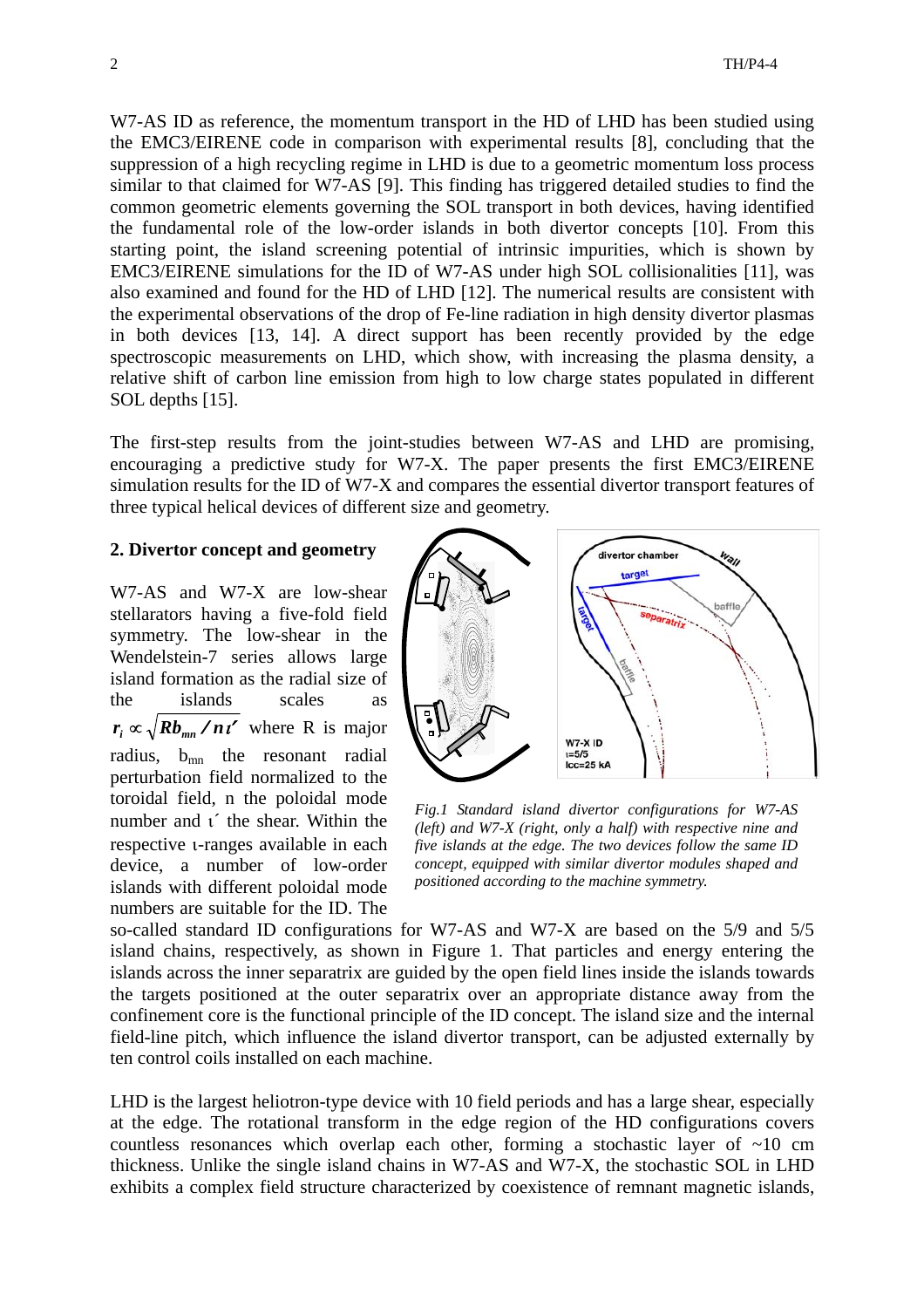stochastic fields and edge surface layers. In the outermost region close to the wall, the increased poloidal field components of the two helical coils create 4 divertor legs which are

cut by graphite targets positioned just in front of the wall (figure 2), forming a divertor configuration similar to the double-null configuration in tokamaks. However, the resulting short connection lengths between the 'X'-points and the targets, which take  $\sim$ 2 m on average, make the divertor legs transparent for the recycling neutrals, at least for the present open divertor configuration [8]. Thus, in the following, we pay our attention only to the stochastic layer.



*Fig. 2 Field and divertor geometry of the helical divertor in LHD.* 

The divertor-relevant geometric parameters for the respective standard ID configurations in W7-AS and W7-X are listed in Table 1, where the last four parameters have only a

**Table 1**: Comparison of island-divertor-relevant geometric parameters between W7-AS and W7-X. *Lc=target-target connection length,* ∆*x=target-core distance,* <sup>∆</sup>*y = poloidal island width,* <sup>Θ</sup> *= pitch* 

|        | R(m) | a(m) |     | $L_c$ (m) |           |      | $\Delta x$ (cm) $\Delta y$ (cm) $\Theta$ (10 <sup>-3</sup> ) |
|--------|------|------|-----|-----------|-----------|------|--------------------------------------------------------------|
| W7-AS  | 2.0  | 0.14 | 5/9 | ~100      | $-\Delta$ | ~10  | $-1-1.5$                                                     |
| $W7-X$ | 5.5  | 0.50 | 5/5 | ~180      | $-7-8$    | ~100 | $-2-3$                                                       |

representative meaning because of the complex 3D SOL structures. The field line pitch Θ, which defines the relative perpendicular displacement of a field line towards the targets per field-line length, is estimated for the divertor regions by measuring the parallel and perpendicular X-point-to-target distances *Lc,x-t* (connection length of the X-point) and ∆*x,* i.e. <sup>Θ</sup> *=*∆*x/ Lc,x-t*. LHD has a major radius of *3.9 m* and a minor radius of *0.6 m*. The rotational transform in the stochastic layer varies from  $\sim 10/7$  to 10/2. The open field lines in the stochastic layer exhibit a rather complex evolution structure, yielding a connection length contour ranging from several m to several km. The outermost region is dominated by field lines of short connection lengths. There exist, however, multiple edge surfaces [4] filled by long field lines of several 100 m connection length, forming the main plasma transport channels through the stochastic layer. Thus, the characteristic perpendicular-to-parallel transport scale-length ratio in LHD, i.e. the 10 cm SOL thick divided by several 100 m connection length, is even smaller than those in the IDs of W7-AS and W7-X.

#### **3. Role of low-order magnetic islands**

Plasma transport in the island SOL of W7-AS can well be explained in terms of regular magnetic islands [9]. In contrast, Poincare plots indicate a stochastic behavior of the field lines in the HD SOL of LHD. In order to clarify to what extent the plasma as fluid follows the complex field structure in LHD, EMC3/EIRENE simulations have been performed [10]. The following transport analysis is based on a vacuum configuration with  $R = 3.75$  m. The lower picture of figure 3 shows the field line connection length contour together with Poincare plots on the φ-position of Thomson measurements. The SOL begins with the 10/7 island chain in which the field lines in the most region become irregular, with small island cores remaining. A similar situation is also presented by the 10/6 island chain. Moving outwards, closed island cores vanish and Poincare-plots show a strong irregularity of the field lines, thus indicating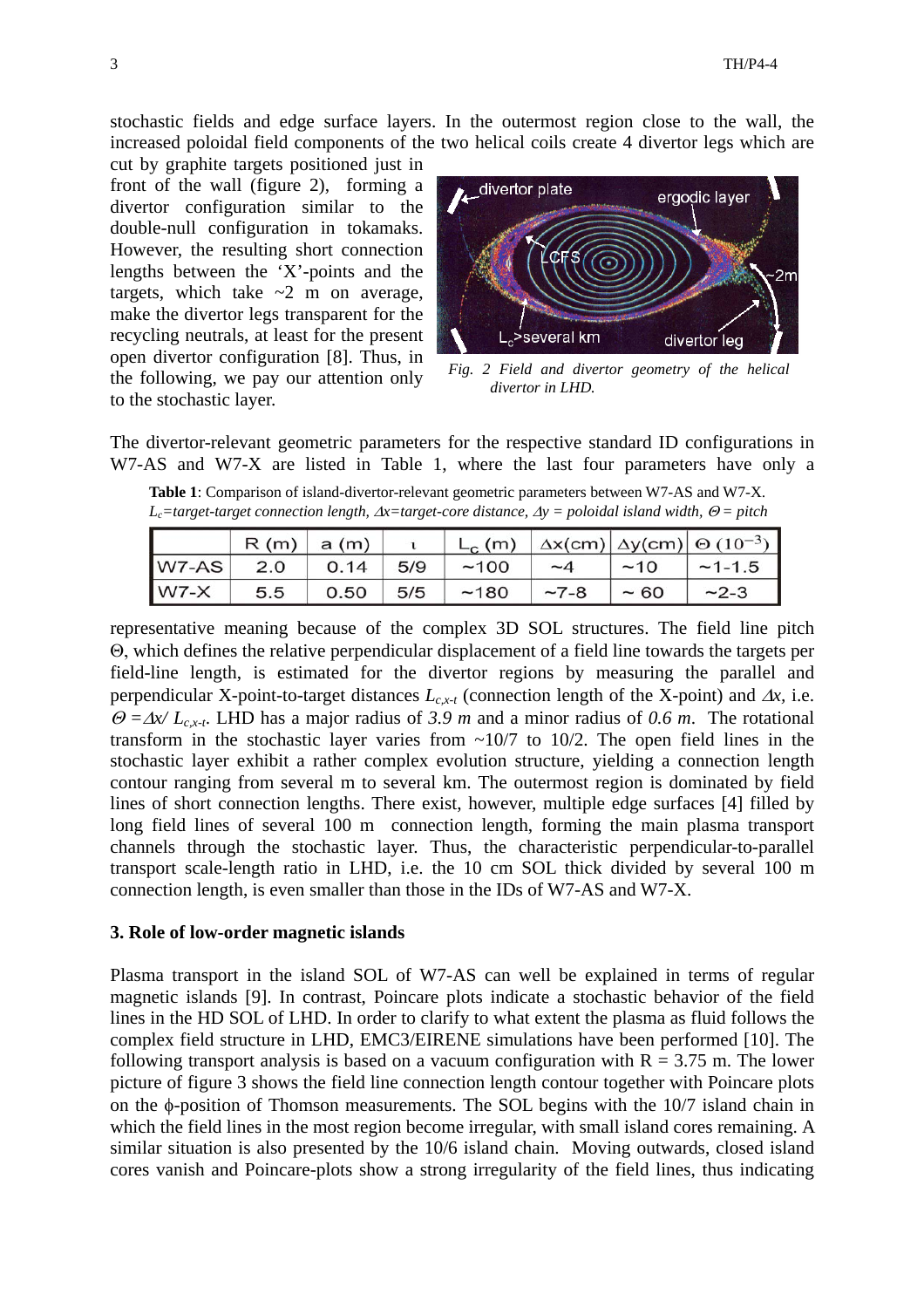that the field is stochastic. On the other hand, the underlying connection length contour shows a strong field-line correlation even in the outer region without remnant island cores. The connection length contour reflects actually the basic field structure of loworder resonances. Indeed, all the loworder modes expected within the give ιrange can be identified [10]. The upper picture of figure 3 shows the calculated and Thomson-scattering  $T_e$ -profiles along the inboard midplane. Both the code and Thomson results show clearly the impact of the low-order 10/7, 10/5 and 10/3 magnetic islands on electron energy transport. The 10/8, 10/6 and 10/4 mode structures have a poloidallyshifted phase distribution, with the Xpoints being on the midplane. This is the reason why they are not reflected by the  $T_e$ -profiles. In addition, the code shows a strong correlation of parallel plasma flows with the island structure where positive and negative flows surround the O-points [10]. Even for the mode structures without a closed island core, flow channels residing on the island chains are still identifiable. Thus, it is to conclude that the plasma transport in the



*Fig.3 Comparison of Te-profiles between simulations and Thomson measurements (top) and a radially-zoomed connection length contour with an overlying Poincare plot (bottom) over half poloidal field period at a toroidal location where the long axis of the elliptical cross-section lies horizontally. The three dot-dashed lines indicate the 10/6, 10/7 and 10/8 island chains which have remnant closed island cores.*

stochastic layer is governed by the low-order islands, although the relative importance of the stochastic effects can not yet be quantified.

### **4. Transport characteristics**

In the context of fluid approximation, particle transport along field lines is governed by a classical convective process, with the parallel flow velocity being determined by momentum balance. Momentum transport in both W7-AS and LHD divertor configurations is characterized by friction between opposite flows in different parts of the magnetic islands, which gives rise to significant momentum loss and thereby breaks up the pressure conservation along open field lines already under low-density, hightemperature conditions without intensive



*Fig. 4 Ion saturation currents increase linearly with plasma density. This linear-dependence can well be reproduced by the 3D code, independent on the D-ansatz.* 

plasma-neutral interaction. In W7-AS, interaction between opposite flows occurs in both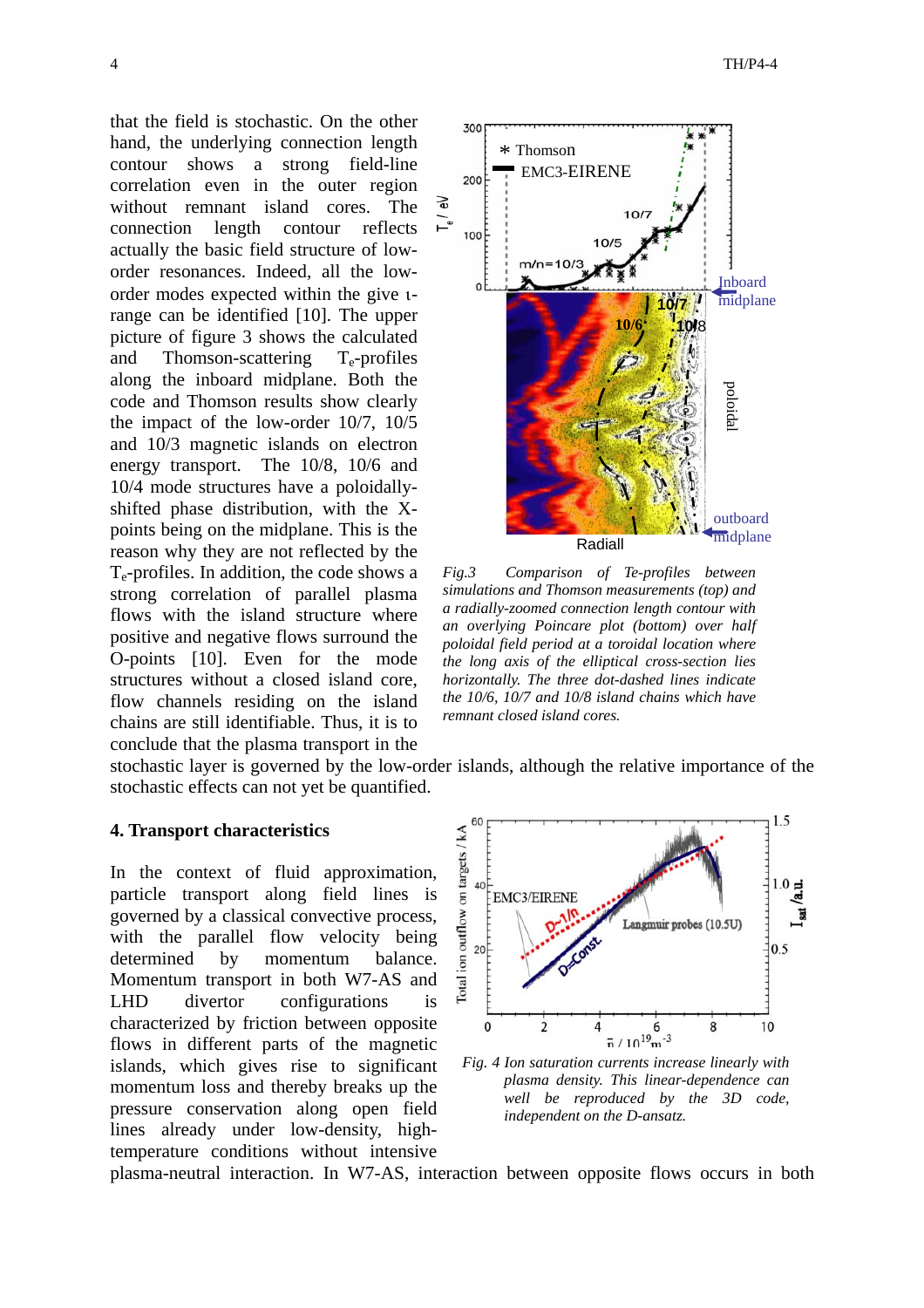poloidal and radial directions [9], while in LHD the radial approach of counter-flows residing on neighboring island chains is the main reason for flow damping [8,10]. As a consequence, a high recycling regime as observed in tokamaks does not take place in the island/stochastic SOLs of W7-AS and LHD and is also not expected by modeling. As an example for LHD, figure 4 shows a typical density dependence of the ion saturation currents measured by target Langmuir probes. In consistence with  $H_a$ -signals,  $I_{sat}$  grows linearly with increasing the line average density up to a rollover point. This linear behavior can be well reproduced by the EMC3/EIRENE code, insensitive to the selected D-ansatz. Nevertheless, the use of a constant

D results in an ion flow slope matching better that of I<sub>sat</sub> from the probes.

The larger field line pitch in W7-X decreases the perpendicular-to-parallel transport ratio, generally reducing the perpendicular viscous transport. Moreover, the large poloidal extension of the W7-X islands avoids cross-field frictional momentum interaction between adjacent island fans. This suggests that the SOL transport in W7-X should behave differently from that in W7-AS and LHD. This is indeed shown by EMC3/EIRENE simulations [16], as demonstrated in figures 5 and 6, where the W7-AS simulations serve as references. Simulations are carried out for pure hydrogen plasmas without impurities, for the respective standard ID configurations based on vacuum field. The SOL power for W7-AS is taken to be 1 MW which is up-scaled with the area of the LCFS to 10 MW for W7-X. The cross-field transport coefficients are set as  $D = 1$  m<sup>2</sup>/s and  $\chi_i = \chi_e = 3 \times D$ which hold for both devices. At low plasma separatrix density  $n_{es}$  – the average density on the LCFS, both devices show linear growths of the recycling flux  $\Gamma_{\text{recv}}$  and the downstream density n<sub>ed</sub> with increasing  $n_{es}$  up to ~1.3×10<sup>19</sup> m<sup>-3</sup>. Then, the W7-X results suddenly depart from the linear behaviour further followed by W7-AS. In this range,  $n_{\text{ed}}$  in W7-X approaches a scaling of  $n_{\text{ed}} \sim n_{\text{es}}^3$  and greatly exceeds  $n_{es}$ , as it usually behaves in a high recycling regime found in tokamaks. W7-X is the



*Fig.5: Comparison of nes-dependences of the downstream density ned between W7-AS and W7-X.* 



*Fig.6: Responses of the total recycling flux*  <sup>Γ</sup>*recy to the spepatrix density nes predicted for the respective W7-AS and W7-X standard island divertors.* 

first helical device for which a high recycling regime is predicted not only by the 3D code but also by 2D approximations [17]

#### **5. Divertor function on reducing impurity influx**

Reducing the impurity release from plasma facing components and preventing impurities from transporting towards the confinement plasma belong to the main design objectives of a divertor. Related theoretical research made for W7-AS so far was concentrated on exploring favorable divertor plasma conditions for reducing the impurity influx, mainly based on EMC3/EIRENE modeling started after the shutdown of W7-AS in 2002. Thus, iterations between theory and experiment have become hardly possible, leaving open theoretical issues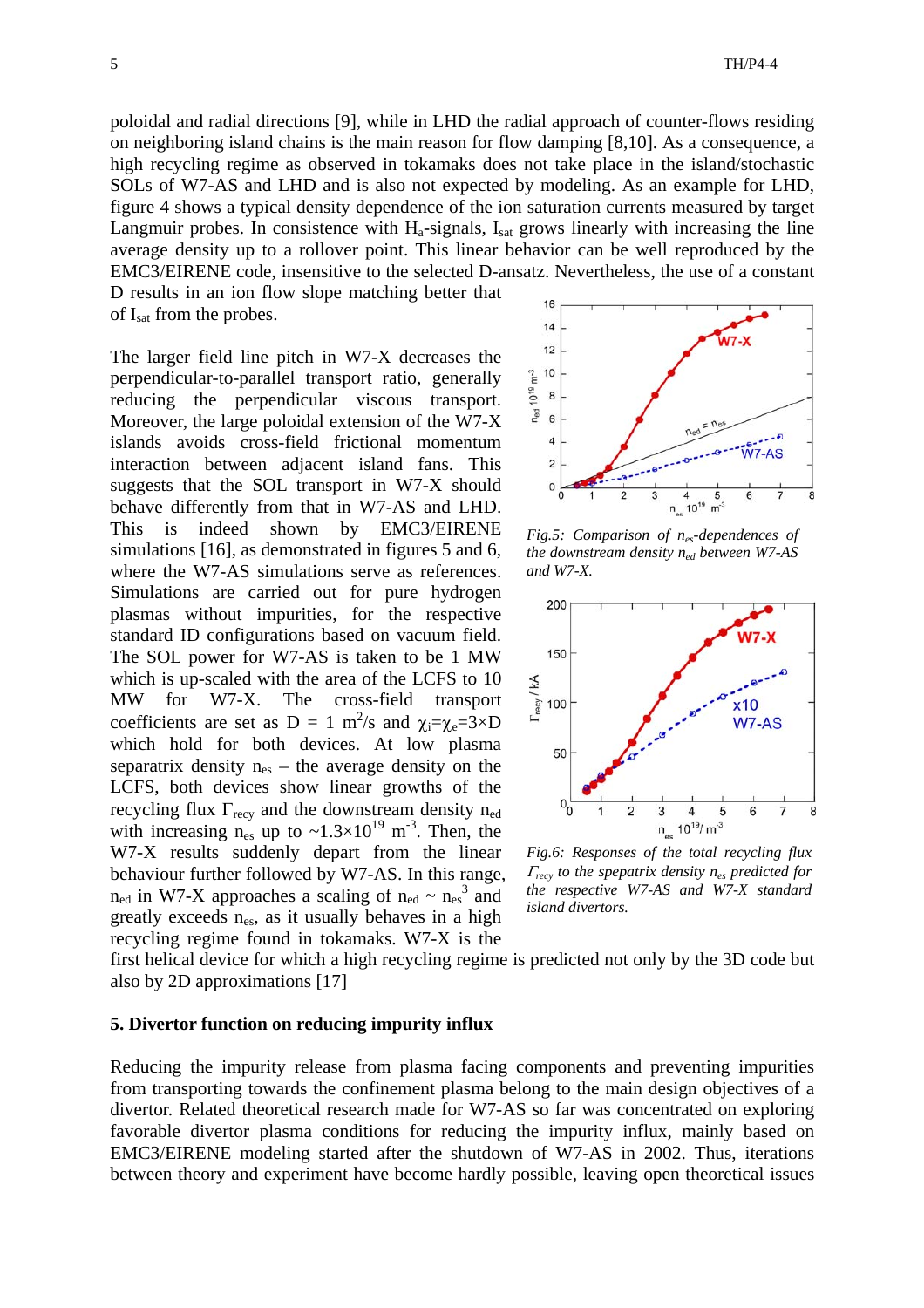for further experimental confirmations. Fortunately, the work can be continued in LHD - the only helical device presently operated with divertors. This paper addresses only the numerical

examinations and assessments of some essential factors affecting the impurity influx. Related experimental studies and results are referred to in Refs [18, 19].

#### 5.1 Impurity source

Both the ID in W7-AS and the HD in LHD have an open divertor structure and the first wall is made of stainless steel. Highenergetic CX-neutrals hitting the wall are a potential source of impurities by means of physical sputtering. An optically-thick island/stochastic SOL can move the CXneutrals to a lower energy band in the energy spectrum and thereby reduce the sputteringrelevant neutral flux. For a given input power entering the SOL, the SOL temperature drops with increasing the SOL density, especially at the downstream of maximum population of the recycling neutrals. Figures 7 and 8 show respectively the density dependences of the total Fe yield sputtered by CX-neutrals for W7-AS [20] and LHD. Because of the existing uncertainties in wall conditioning, the Fe yield shown here should be regarded as a physics quantity for measuring the sputtering-relevant, high-energetic CXneutral flux. For both W7-AS and LHD, the 3D code simulation results show that a dense, cold island/stochastic SOL can effectively reduce the high-energetic CX-neutral flux and thereby the sputtered Fe yield.

#### 5.2 Impurity SOL transport

High-Z impurities like the wall-released Fe impurities can, even with a reduced source, cause significant radiation loss and contamination if they reach the confinement core region, preventing plasma from a high density operation. Impurity transport in the complex 3D SOLs of the W7-AS ID and the LHD HD has been studied using EMC3/EIRENE code based on trace impurity model. The divertor-released carbon is used as a representative impurity species. There are good reasons to do this. First, the parallel impurity flow velocities induced by



*Fig.7 Sensitivities of high-energetic CX-neutrals to core profiles and cross-field transport coefficients as well as separatrix density, calculated by ECM3-EIRENE for W7-AS.* 



*Fig.8 Calculated Fe-prodution rate as a function of nes in LHD.* 



*Fig. 9: Carbon separatrix density as a function of nes from 3D simulations.*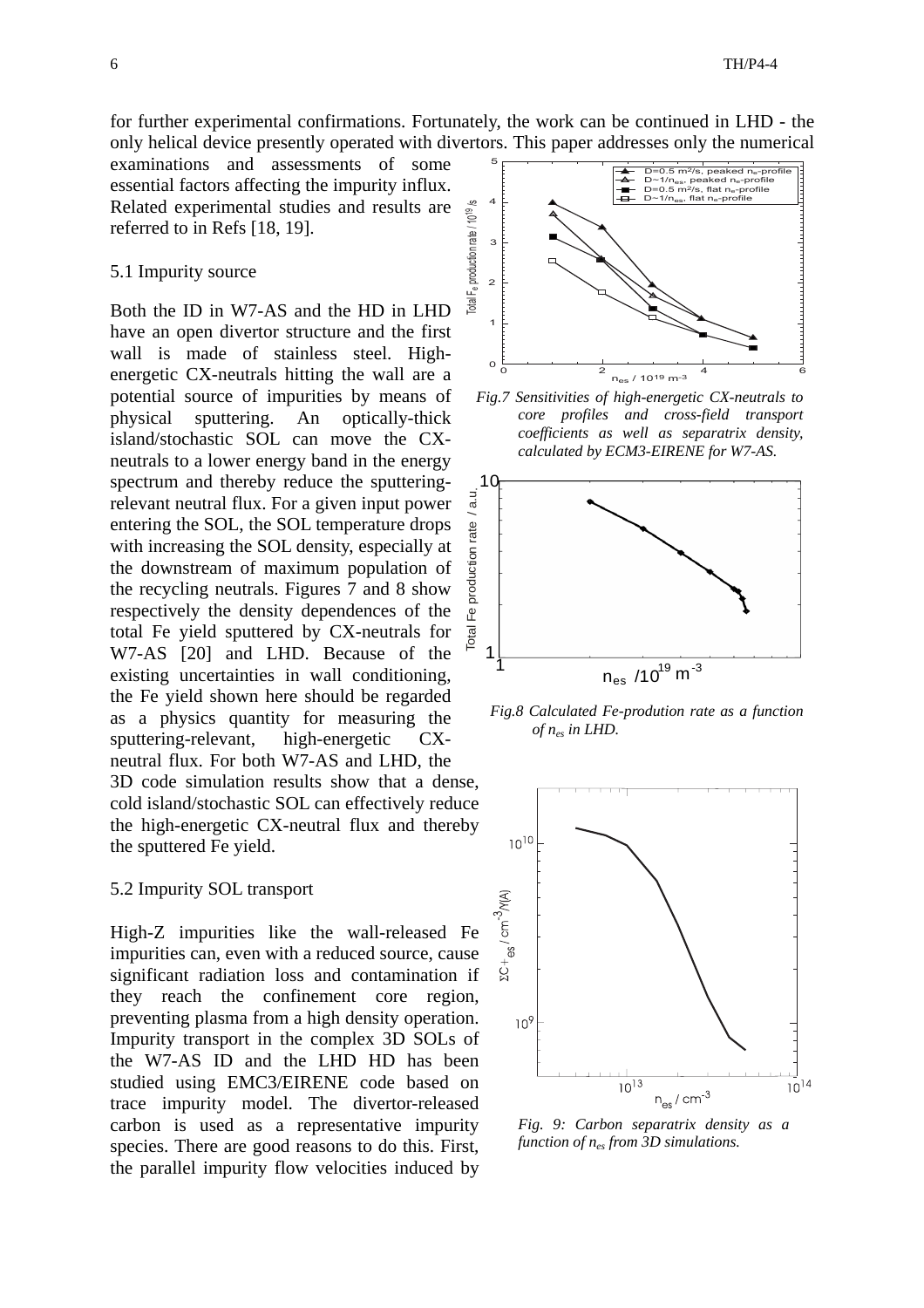the dominating friction and ion thermal forces are largely independent of the charge and mass of the impurity species. Second, the multiple island structures in both machines distribute the background plasma flows over almost the whole SOL periphery in both poloidal and toroidal directions. Thus, the whole SOL periphery has the meaning of downstream. Third, edge carbon spectroscopic measurements are available at LHD. Carbon neutrals are started from the targets with an initial energy of 0.1 eV, resulting in a penetration depth comparable with that of physically-sputtered Fe-impurities with a sputtered energy of several eV. With a fixed carbon source strength, the plasma density is varied in order to check the carbon transport behavior under different SOL plasma conditions. The results for W7-AS are shown in figure 9 [11]. One sees a sharp drop of the carbon separatrix density with increasing the plasma density in the range from 1 to  $3\times10^{13}$  cm<sup>-3</sup>, meaning that a dense SOL plasma has a retention effect on the carbon impurities. Similar effect has been also predicted for the stochastic layer in LHD [12]. Figure 10 shows how the carbon density profiles through the stochastic layer in the LHD HD change from peaked to hollow with increasing the plasma separatrix density. Parallel-force balance analysis based on the 3D simulations shows that the net force acting on impurities can, with increasing the SOL density, be changed from thermal-force dominated to friction dominated, leading to a reversal of the convective impurity flow from inwards- to outwards-directed. This is the reason for the reduced carbon density at the inner separatrix under high density conditions.

The island screening potential on intrinsic impurities is also examined for the standard ID of W7-X [16]. Using the calculated background plasmas shown in figures 5 and 6, test carbon impurities are sampled on the targets following the deposition profiles of the background ions calculated by the EMC3 code for individual cases. With a fixed total sputtered flux of  $1/1.6\times10^{-19}$  particles/s, carbon atoms are started with mono-energies of  $E_0 = 0.1$ , 1 and 10 eV, respectively, covering both chemical and physical sputtering processes. Figure 11 shows the dependences of the averaged carbon density at the inner separatrix,  $n_{cs}$ , on  $n_{\text{es}}$  and  $E_0$ . In all the selected  $E_0$ -cases,  $n_{\text{cs}}$  drops sharply in the n<sub>es</sub>-range from 1 to  $2\times10^{19}$  m<sup>-3</sup>. A lower n<sub>es</sub>-boundary is set at  $1\times10^{19}$  m<sup>-3</sup> in figure 11 to cut off the low SOL collisionality cases where  $\lambda_{i,e}/L_c < 10$ . The strong drop in n<sub>cs</sub> is associated with a transition from thermal-force to friction-dominated impurity transport in the SOL, as understood from W7-AS and LHD. This transition is sharper in W7-X because of the high recycling regime. Higherenergetic carbon neutrals penetrate more deeply into the SOL, causing an overall increase in  $n_{cs}$ . This means that the islands have a less screening efficiency on high-energetic impurities than on lowenergetic ones, as expected. Nevertheless, the  $n_{es}$ dependences are largely independent of  $E_0$ , indicating that the SOL density is always a sensitive tuning parameter for controlling the influxes of both the chemically and physically sputtered impurities.



*Fig.10: Radial profiles of total carbon density nI normalized by downstream density nId in ergodic layer of LHD for different background plasma densities, obtained from 3D modelling.*



*Fig. 11: Sensitivities of carbon density at the inner separatrix, ncs, to nes and initial energy of the sputtered carbon atoms, E0. ncs is normalized to a total carbon production rate of 1/1.6×10-19 s-1.*